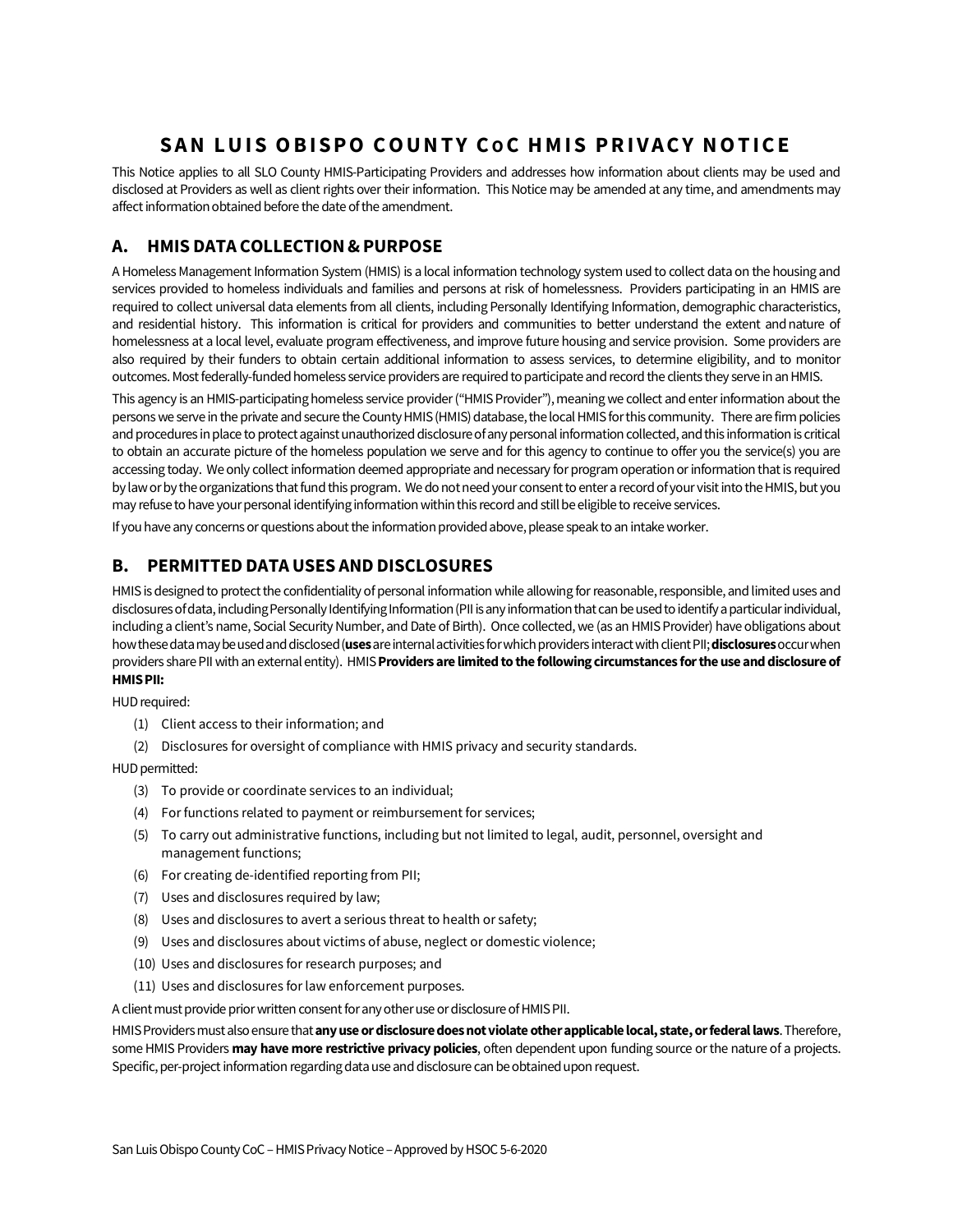## **C. CLIENT CONTROLOVER DATA**

HMIS recognizes every independent legal adult (person over 17 years of age) as the owner of all information about themselves, and any parent, legal guardian, or legal power of attorney as the designated owner of all information about any household members under their guardianship (all minors and any incapacitated/disabled adults).

By seeking assistance from this HMIS Provider and consenting to your personal information being entered into a record within the HMIS, you transfer governance responsibility over your HMIS record to us, and we are responsible for handling your record in accordance with HMIS privacy policies and any applicable federal, state, or local requirements. You retain ownership of your information within your HMIS record, and as owner **you have the following rights, in general:**

- » Refusal: to refuse to answer a question you do not feel comfortable with and not have it recorded within HMIS;
- » Access/Correction: to request and view a copy of your project information record within HMIS from your provider, including those who have accessed and/or edited your record, and to request corrections to that record;
- » Grievance: to ask questions of or submit grievances to your provider regarding privacy and security policies and practices;
- » Anonymized Record: to request that your provider anonymize your personal data record within HMIS; and
- » Optional Data Sharing: to choose if your information is shared outside of HMIS with researchers and other providers, and to make this decision at each project you receive services from. (Please note that if you decide NOT to data share, it does not prohibit the project from entering your data into HMIS – it prohibits the sharing of your data as outlined on the consent form).

*HMIS Providers reserve the following exceptions to the above: (1) Provider Right to Deny Review: if information is compiled in reasonable anticipation of litigation or comparable proceedings; if information about another individual other than the participating provider staff would be disclosed; if information was obtained under a promise of confidentiality other than a promise from this provider and disclosure would reveal the sources of the information; or if the disclosure of information would be reasonably likely to endanger the physical safety of any individual; and (2) Provider Right to Deny Access/Correction: in response to repeated or harassing requests.* 

#### **D. RESPONSIBILITY TOPROTECT DATA**

The County of San Luis Obispo Department of Social Services is the System Administrator of HMIS. HMIS uses Belldata Technology's software application and database, which is maintained in compliance with all federal standards set forth in the Health Insurance Portability and Accountability Act (HIPAA) and its subsequent legislation – the standards required to protect medical records – as well as U.S. Department of Housing and Urban Development HMIS standards.

The County HMIS staff take the protection of client confidentiality and privacy seriously. **The following security measures, among others, are in place to ensurethat your information is protected:**

- » System Security: HMIS data is encrypted and securely transmitted from Providers to the HMIS database, extensive procedures are in place to prevent unauthorized access, and the entire HMIS system and database is protected at the highest level of security for health data;
- » Access: Only County HMIS staff and staff at providers may receive authorization to access HMIS, and authorization requires comprehensive initial training and annual privacy and security training thereafter;
- » Confidentiality Agreements: Every HMIS Provider and every person authorized to read or enter information into HMIS signs an agreement every year that includes: (1) commitments to maintain the confidentiality of all HMIS information; (2) commitments to comply with all security measures in compliance with federal HMIS requirements and any applicable federal, state, or local laws; and (3) penalties for violation of the agreement;
- » Monitoring: Annual monitoring is conducted for HMIS providers to ensure compliance with privacy and security policies; and
- » Reporting: Published HMIS reports are comprised of aggregate data only, and never contain any client-level or identifying (PII) data.

#### **IMPORTANT INFORMATION FOR ALL CLIENTS – PLEASE READ**

**If you do not understand**any of the information within this form, you may ask your intake worker for further explanation or an alternate format.

You may **keep the first 2 pages**of this form (containing the HMIS Privacy Notice) for your records.

You may request a copy of any participating provider or HMIS policies from your intake worker.